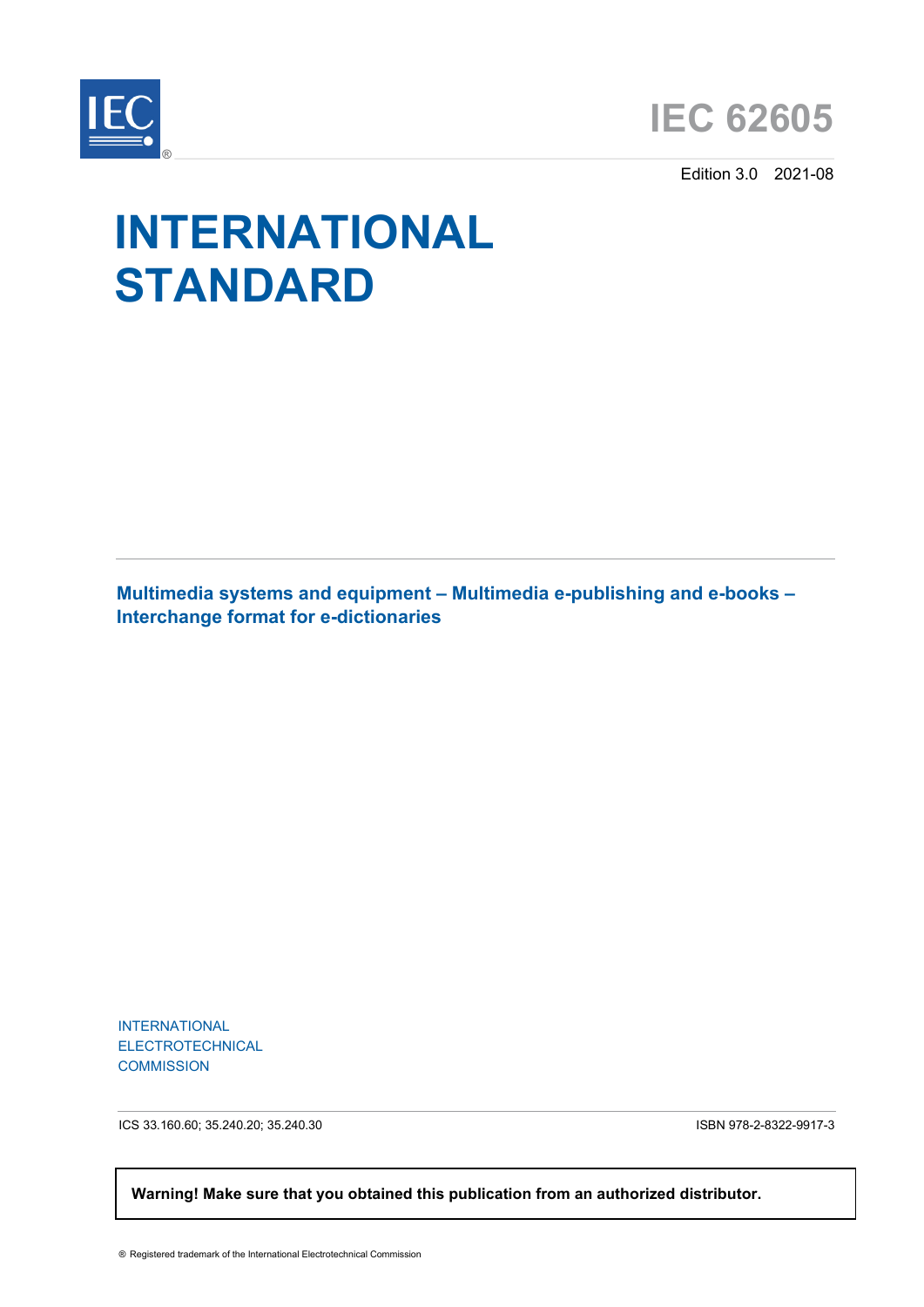# CONTENTS

| 1          |        |                                                                                 |  |
|------------|--------|---------------------------------------------------------------------------------|--|
| 2          |        |                                                                                 |  |
| 3          |        |                                                                                 |  |
| 4          |        | Position and requirements for interchange format for e-dictionaries11           |  |
| 4.1        |        | Interchange format for e-dictionaries in contents creation/distribution model11 |  |
| 4.2        |        |                                                                                 |  |
| 5          |        |                                                                                 |  |
| 6          |        |                                                                                 |  |
|            |        |                                                                                 |  |
|            |        |                                                                                 |  |
| A.1<br>A.2 |        |                                                                                 |  |
| A.3        |        |                                                                                 |  |
|            | A.3.1  |                                                                                 |  |
|            | A.3.2  |                                                                                 |  |
|            | A.3.3  |                                                                                 |  |
|            | A.3.4  |                                                                                 |  |
|            | A.3.5  |                                                                                 |  |
|            | A.3.6  |                                                                                 |  |
|            | A.3.7  |                                                                                 |  |
|            | A.3.8  |                                                                                 |  |
|            | A.3.9  |                                                                                 |  |
|            | A.3.10 |                                                                                 |  |
|            | A.3.11 |                                                                                 |  |
|            | A.3.12 |                                                                                 |  |
|            | A.3.13 |                                                                                 |  |
|            | A.3.14 |                                                                                 |  |
|            | A.3.15 |                                                                                 |  |
|            | A.3.16 |                                                                                 |  |
|            | A.3.17 |                                                                                 |  |
|            | A.3.18 |                                                                                 |  |
|            | A.3.19 |                                                                                 |  |
|            | A.3.20 |                                                                                 |  |
|            | A.3.21 |                                                                                 |  |
|            | A.3.22 |                                                                                 |  |
|            | A.3.23 |                                                                                 |  |
|            | A.3.24 |                                                                                 |  |
|            | A.3.25 |                                                                                 |  |
|            | A.3.26 |                                                                                 |  |
| A.4        |        |                                                                                 |  |
|            | A.4.1  |                                                                                 |  |
|            | A.4.2  |                                                                                 |  |
|            | A.4.3  |                                                                                 |  |
|            | A.4.4  |                                                                                 |  |
|            | A.4.5  |                                                                                 |  |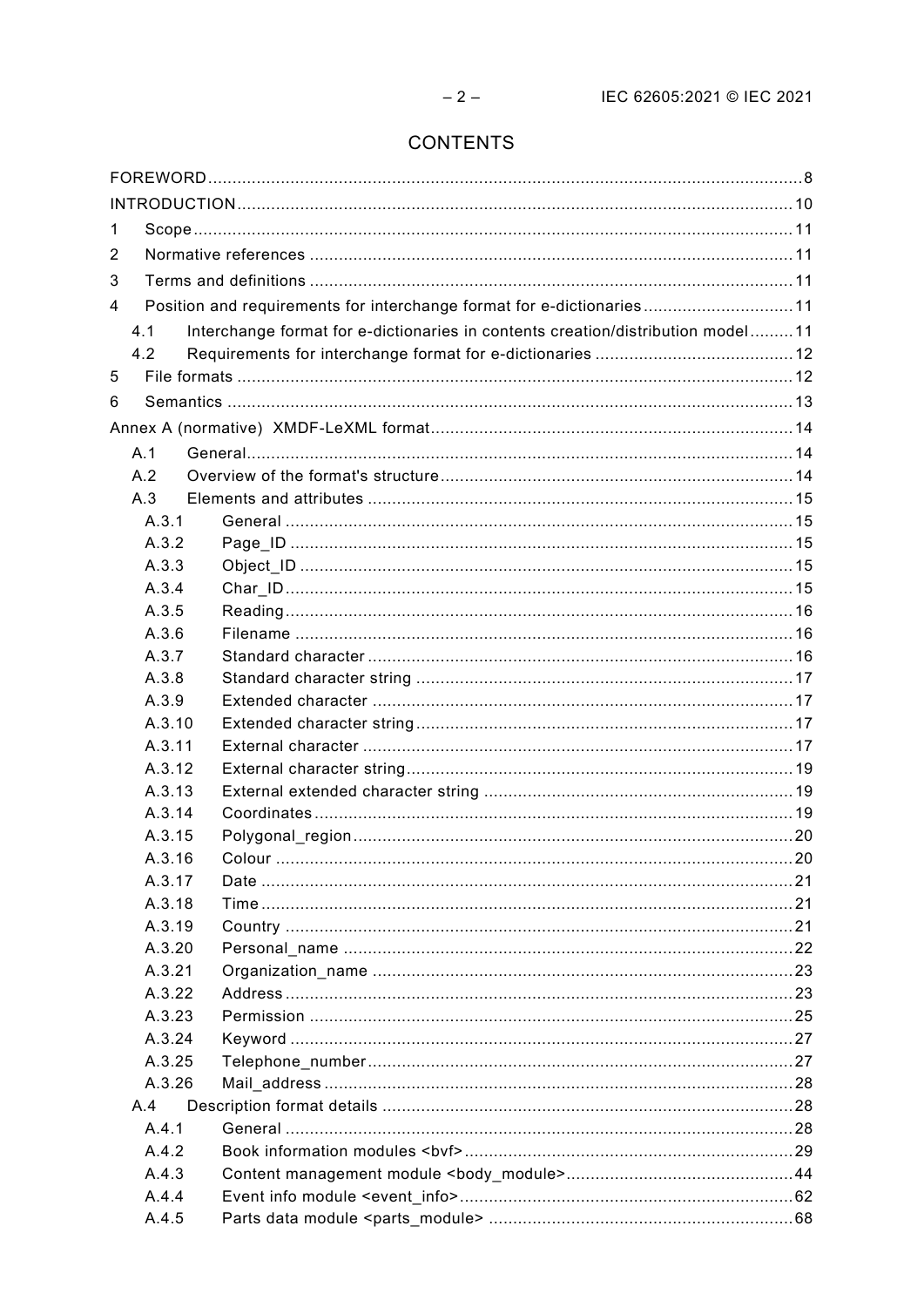| A.4.6         |                                                                   |  |  |
|---------------|-------------------------------------------------------------------|--|--|
| A.5           |                                                                   |  |  |
| A.6           |                                                                   |  |  |
| A.6.1         |                                                                   |  |  |
| A.6.2         |                                                                   |  |  |
| A.6.3         |                                                                   |  |  |
| A.6.4         |                                                                   |  |  |
| A.6.5         |                                                                   |  |  |
| A.6.6         |                                                                   |  |  |
| A.6.7         |                                                                   |  |  |
| A.6.8         |                                                                   |  |  |
| A.7           |                                                                   |  |  |
| A.8           | Specification of the XMDF-LeXML format in the RELAX NG syntax 128 |  |  |
|               |                                                                   |  |  |
| B.1           |                                                                   |  |  |
| B.2           |                                                                   |  |  |
| B.2.1         |                                                                   |  |  |
| B.2.2         |                                                                   |  |  |
| B.2.3         |                                                                   |  |  |
| B.2.4         |                                                                   |  |  |
| B.2.5         |                                                                   |  |  |
| B.2.6         |                                                                   |  |  |
| B.2.7         |                                                                   |  |  |
| <b>B.2.8</b>  |                                                                   |  |  |
| B.3           |                                                                   |  |  |
| B.3.1         |                                                                   |  |  |
| <b>B.3.2</b>  |                                                                   |  |  |
| <b>B.3.3</b>  |                                                                   |  |  |
| <b>B.3.4</b>  |                                                                   |  |  |
| <b>B.3.5</b>  |                                                                   |  |  |
| <b>B.3.6</b>  |                                                                   |  |  |
| <b>B.3.7</b>  |                                                                   |  |  |
| <b>B.3.8</b>  |                                                                   |  |  |
| <b>B.3.9</b>  |                                                                   |  |  |
| <b>B.3.10</b> |                                                                   |  |  |
| B.4           |                                                                   |  |  |
|               |                                                                   |  |  |
|               |                                                                   |  |  |
|               |                                                                   |  |  |
|               |                                                                   |  |  |
|               |                                                                   |  |  |
|               |                                                                   |  |  |
|               |                                                                   |  |  |
|               |                                                                   |  |  |
|               |                                                                   |  |  |
|               |                                                                   |  |  |
|               |                                                                   |  |  |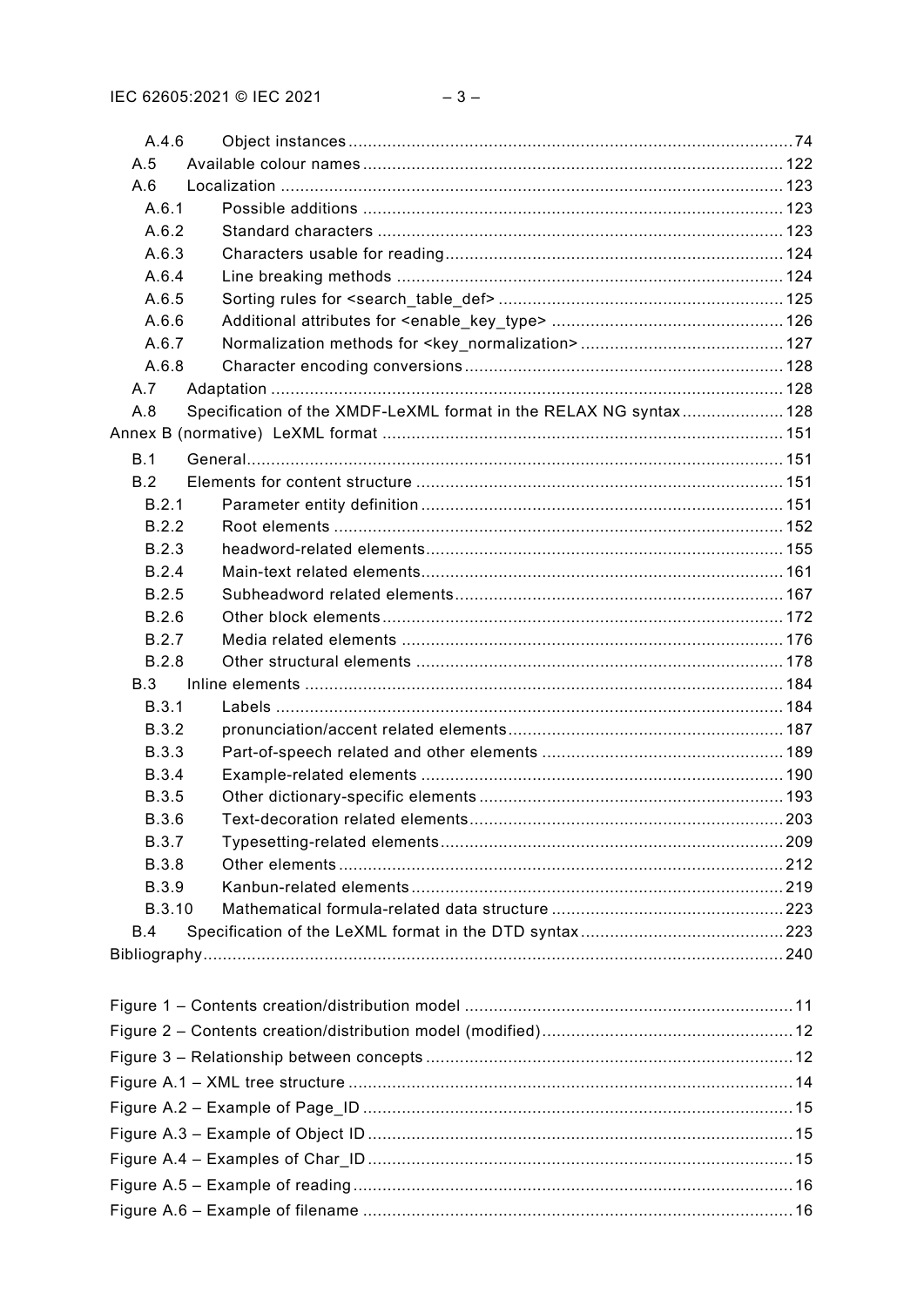| Figure A.15 - Example of the personal_name element with its descendants 23             |  |
|----------------------------------------------------------------------------------------|--|
|                                                                                        |  |
| Figure A.17 - Example of the address_info element with its descendants25               |  |
| Figure A.18 - Example of the permission info element with its descendant 26            |  |
| Figure A.19 – Examples of the keyword list element with its descendants27              |  |
|                                                                                        |  |
|                                                                                        |  |
| Figure A.22 - Examples of the book_info element with its descendants 43                |  |
| Figure A.23 - Example of the body_module element with its descendants 44               |  |
|                                                                                        |  |
| Figure A.25 - Example of the flow_default_delimiter element with its descendants 54    |  |
|                                                                                        |  |
|                                                                                        |  |
| Figure A.28 - Example of the special_page_link element with its descendants 57         |  |
| Figure A.29 - Example of the search_table element with its descendants61               |  |
|                                                                                        |  |
|                                                                                        |  |
|                                                                                        |  |
|                                                                                        |  |
|                                                                                        |  |
|                                                                                        |  |
|                                                                                        |  |
|                                                                                        |  |
| Figure A.38 – Example of the parts module element with its descendants 69              |  |
| Figure A.39 - Examples of the dynamic text object entry element with its               |  |
|                                                                                        |  |
| Figure A.40 – Example of the sound object entry element with its descendant 71         |  |
| Figure A.41 - Examples of the search_page_object_entry element with its descendants 72 |  |
|                                                                                        |  |
| Figure A.43 - Example of the parts_module element with its descendants74               |  |
|                                                                                        |  |
|                                                                                        |  |
| Figure A.46 - Example of the text_default_attribute element with its descendants 79    |  |
|                                                                                        |  |
|                                                                                        |  |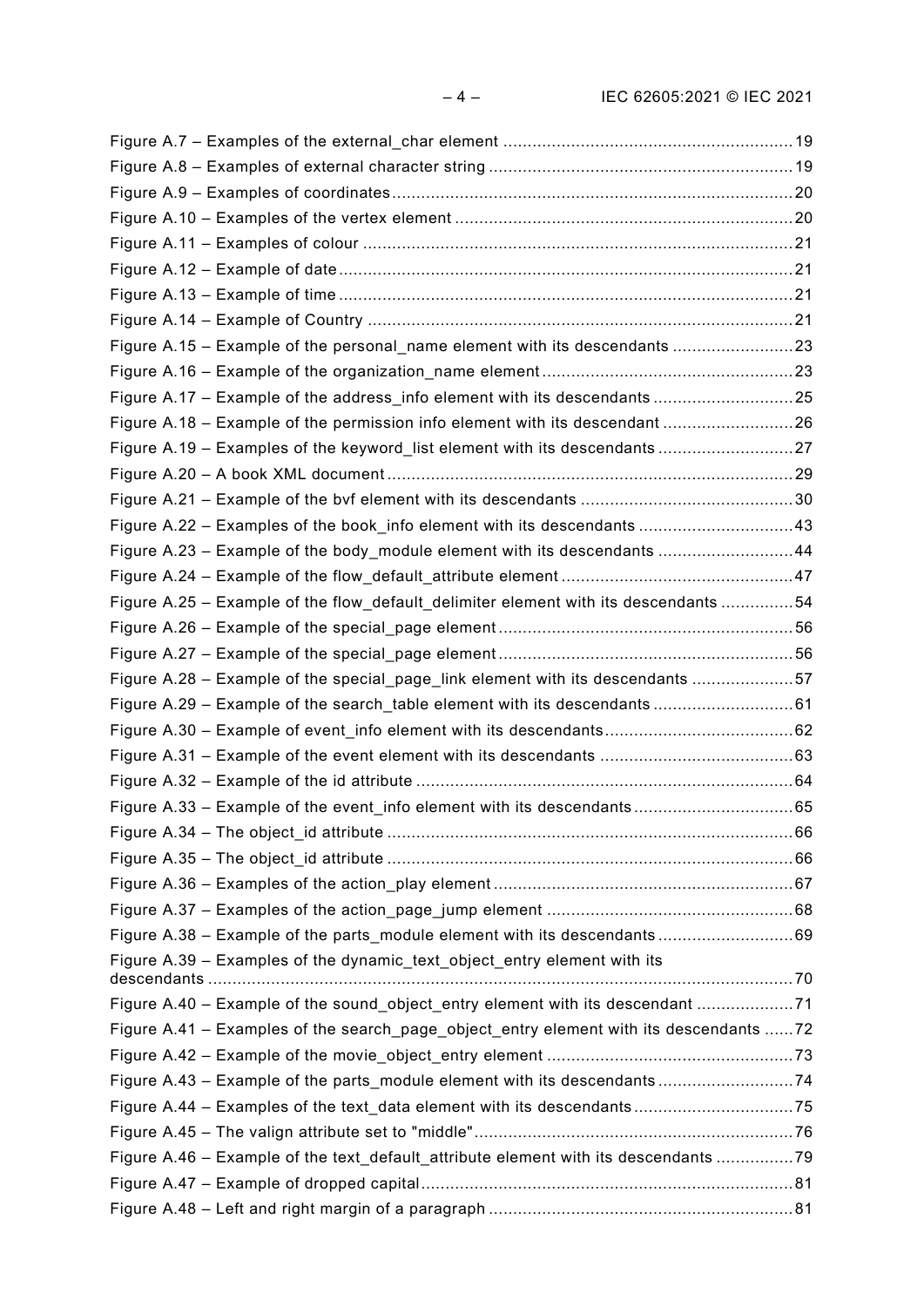| Figure A.54 – Example of the mlg element and examples of how it is rendered89      |  |
|------------------------------------------------------------------------------------|--|
|                                                                                    |  |
| Figure A.56 – Example of the ruby element with descendants and how they are to be  |  |
|                                                                                    |  |
|                                                                                    |  |
|                                                                                    |  |
| Figure A.60 - Example of the head element with its descendants and the meaning     |  |
|                                                                                    |  |
|                                                                                    |  |
|                                                                                    |  |
|                                                                                    |  |
|                                                                                    |  |
|                                                                                    |  |
|                                                                                    |  |
|                                                                                    |  |
|                                                                                    |  |
|                                                                                    |  |
| Figure A.71 - Example of the dict_data element with its descendants 114            |  |
| Figure A.72 - Example of the flip_animation element with its descendants  116      |  |
| Figure A.73 – Example of the search page element with its descendants117           |  |
|                                                                                    |  |
|                                                                                    |  |
| Figure A.76 - Example of search result with search_type set to "matches_only" 119  |  |
| Figure A.77 – Example of search result with search type set to "matches first" 120 |  |
|                                                                                    |  |
| Figure A.79 - Examples of the search_link_item and search link_title elements 122  |  |
|                                                                                    |  |
|                                                                                    |  |
|                                                                                    |  |
|                                                                                    |  |
| Figure B.2 - Example of the dic-item element with its descendants 154              |  |
| Figure B.3 - Example of the dic-item element with its descendants 155              |  |
|                                                                                    |  |
|                                                                                    |  |
|                                                                                    |  |
|                                                                                    |  |
|                                                                                    |  |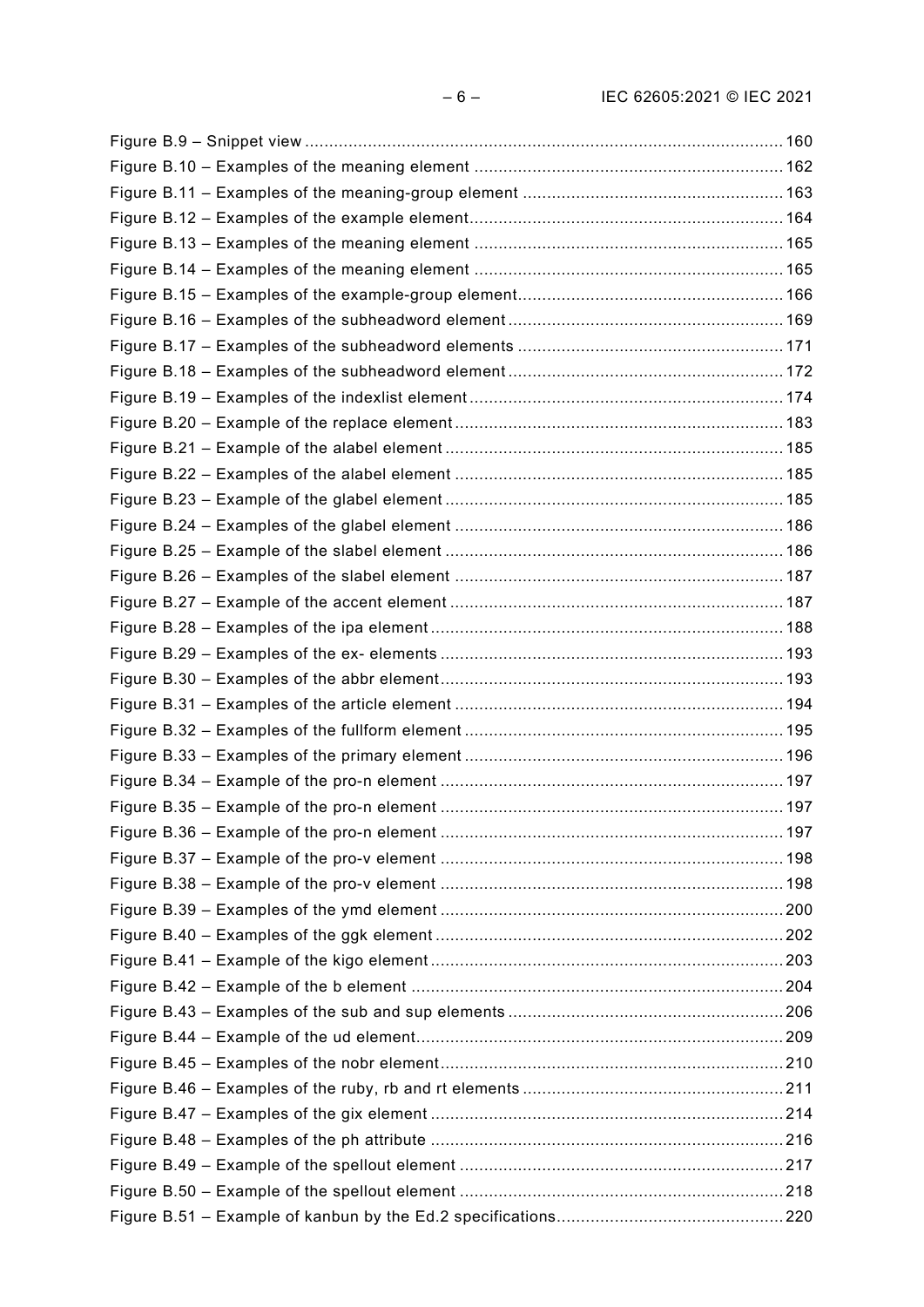IEC 62605:2021 © IEC 2021 – 7 –

| Figure B.52 – Example of kanbun by the specifications of Ed.3 and thereafter220                           |  |
|-----------------------------------------------------------------------------------------------------------|--|
|                                                                                                           |  |
|                                                                                                           |  |
|                                                                                                           |  |
|                                                                                                           |  |
|                                                                                                           |  |
|                                                                                                           |  |
|                                                                                                           |  |
|                                                                                                           |  |
|                                                                                                           |  |
|                                                                                                           |  |
|                                                                                                           |  |
|                                                                                                           |  |
| Table A.10 – Example of additional language specific attributes for <enable key="" type="">  127</enable> |  |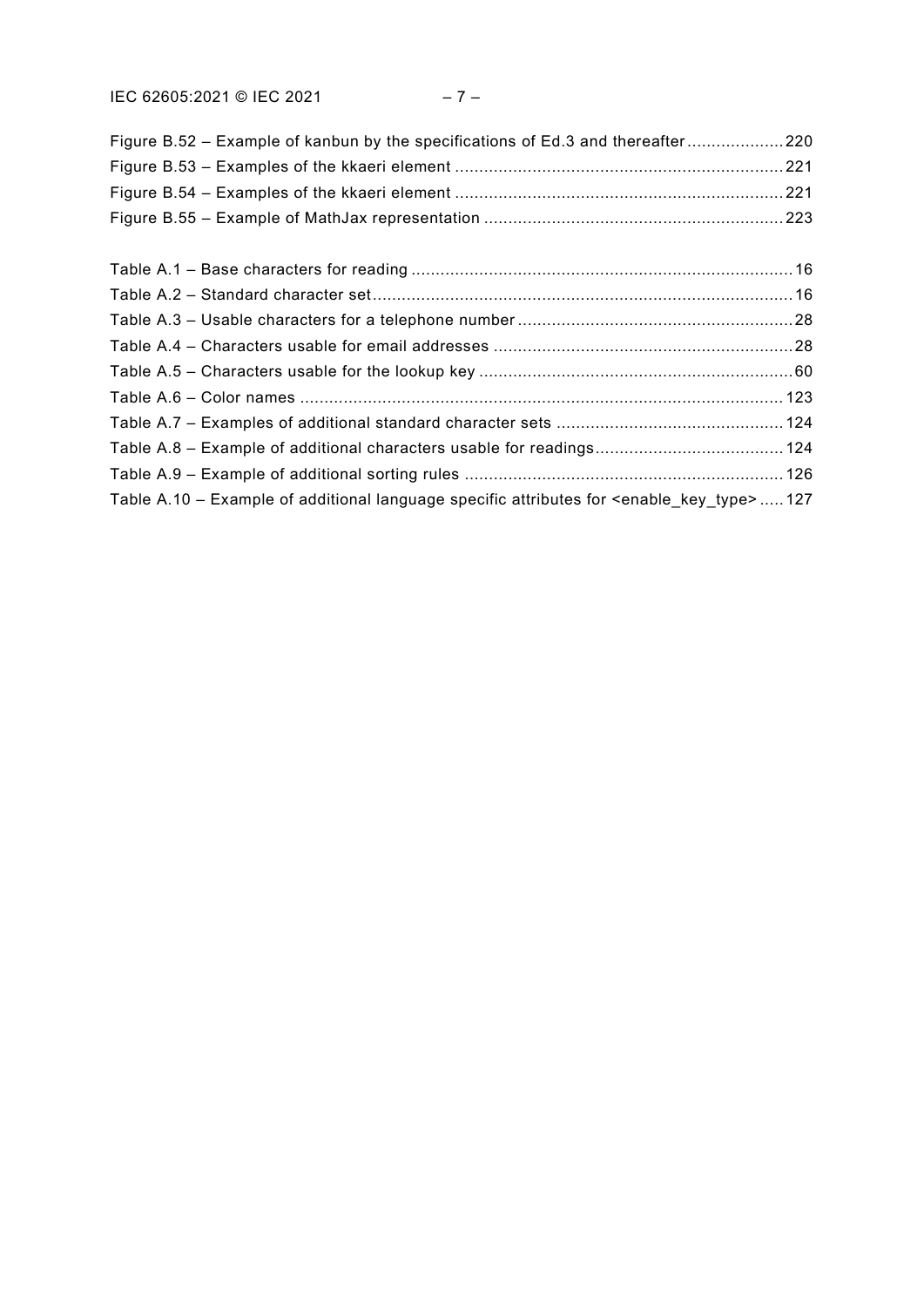#### INTERNATIONAL ELECTROTECHNICAL COMMISSION

\_\_\_\_\_\_\_\_\_\_\_\_

## **MULTIMEDIA SYSTEMS AND EQUIPMENT – MULTIMEDIA E-PUBLISHING AND E-BOOKS – INTERCHANGE FORMAT FOR E-DICTIONARIES**

#### FOREWORD

- <span id="page-7-0"></span>1) The International Electrotechnical Commission (IEC) is a worldwide organization for standardization comprising all national electrotechnical committees (IEC National Committees). The object of IEC is to promote international co-operation on all questions concerning standardization in the electrical and electronic fields. To this end and in addition to other activities, IEC publishes International Standards, Technical Specifications, Technical Reports, Publicly Available Specifications (PAS) and Guides (hereafter referred to as "IEC Publication(s)"). Their preparation is entrusted to technical committees; any IEC National Committee interested in the subject dealt with may participate in this preparatory work. International, governmental and non-governmental organizations liaising with the IEC also participate in this preparation. IEC collaborates closely with the International Organization for Standardization (ISO) in accordance with conditions determined by agreement between the two organizations.
- 2) The formal decisions or agreements of IEC on technical matters express, as nearly as possible, an international consensus of opinion on the relevant subjects since each technical committee has representation from all interested IEC National Committees.
- 3) IEC Publications have the form of recommendations for international use and are accepted by IEC National Committees in that sense. While all reasonable efforts are made to ensure that the technical content of IEC Publications is accurate, IEC cannot be held responsible for the way in which they are used or for any misinterpretation by any end user.
- 4) In order to promote international uniformity, IEC National Committees undertake to apply IEC Publications transparently to the maximum extent possible in their national and regional publications. Any divergence between any IEC Publication and the corresponding national or regional publication shall be clearly indicated in the latter.
- 5) IEC itself does not provide any attestation of conformity. Independent certification bodies provide conformity assessment services and, in some areas, access to IEC marks of conformity. IEC is not responsible for any services carried out by independent certification bodies.
- 6) All users should ensure that they have the latest edition of this publication.
- 7) No liability shall attach to IEC or its directors, employees, servants or agents including individual experts and members of its technical committees and IEC National Committees for any personal injury, property damage or other damage of any nature whatsoever, whether direct or indirect, or for costs (including legal fees) and expenses arising out of the publication, use of, or reliance upon, this IEC Publication or any other IEC Publications.
- 8) Attention is drawn to the Normative references cited in this publication. Use of the referenced publications is indispensable for the correct application of this publication.

International Standard IEC 62605 has been prepared by technical area 10: Multimedia epublishing and e-book technologies, of IEC technical committee 100: Audio, video and multimedia systems and equipment.

This third edition cancels and replaces the second edition published in 2016. This edition constitutes a technical revision.

This edition includes the following significant technical changes with respect to the previous edition:

The format described in Annex B was significantly enhanced in the following ways:

- a) elements to enhance uses of data (e.g. web-related usage);
- b) attribute for accessibility-related functions;
- c) attributes for more detailed markup for data reusability.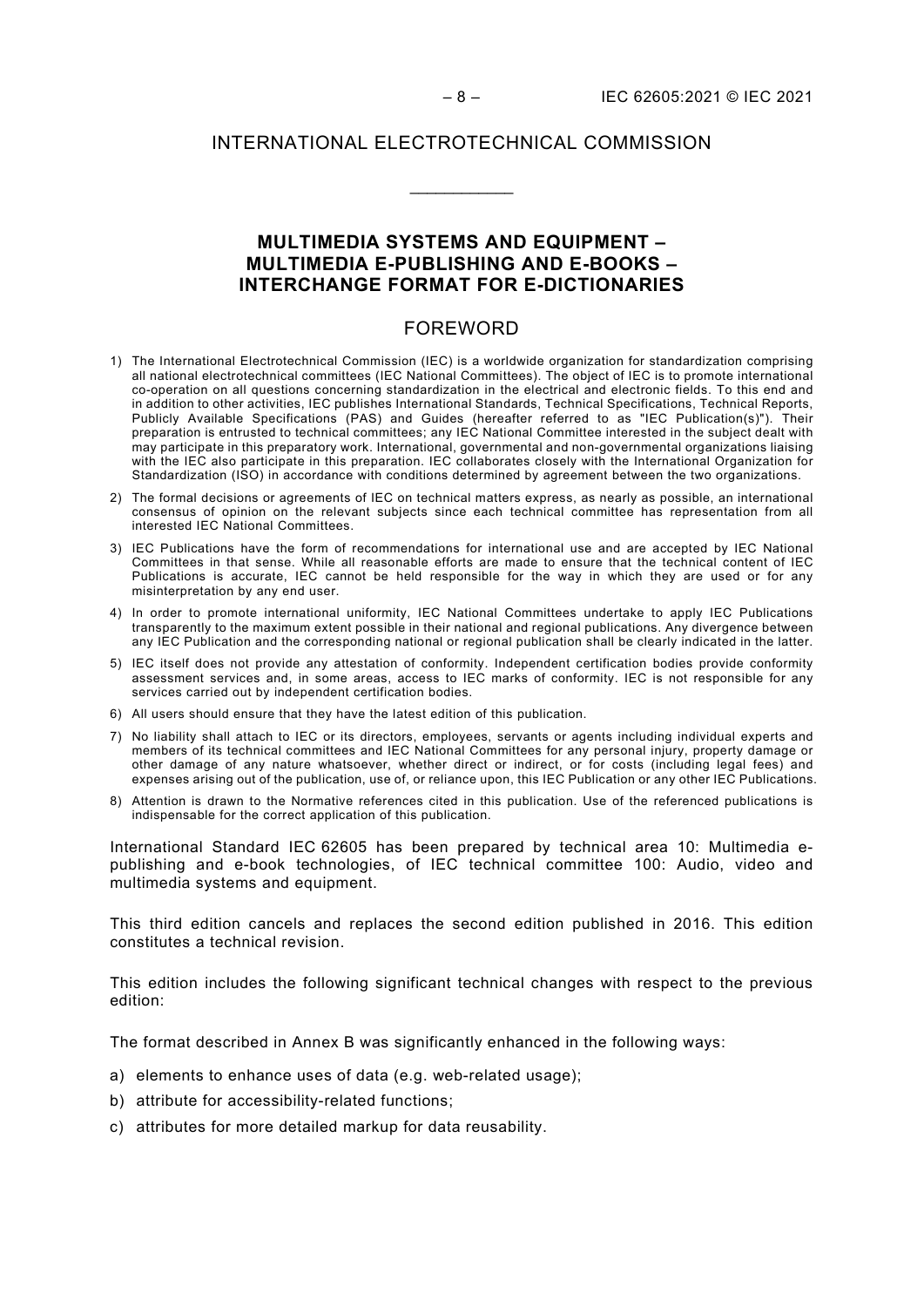The text of this International Standard is based on the following documents:

| <b>FDIS</b>   | Report on voting |
|---------------|------------------|
| 100/3589/FDIS | 100/3602/RVD     |

Full information on the voting for its approval can be found in the report on voting indicated in the above table.

The language used for the development of this International Standard is English.

This document was drafted in accordance with ISO/IEC Directives, Part 2, and developed in accordance with ISO/IEC Directives, Part 1 and ISO/IEC Directives, IEC Supplement, available at [www.iec.ch/members\\_experts/refdocs.](http://www.iec.ch/members_experts/refdocs) The main document types developed by IEC are described in greater detail at [www.iec.ch/standardsdev/publications.](http://www.iec.ch/standardsdev/publications)

The committee has decided that the contents of this document will remain unchanged until the stability date indicated on the IEC website under [webstore.iec.ch](https://webstore.iec.ch/?ref=menu) in the data related to the specific document. At this date, the document will be

- reconfirmed,
- withdrawn,
- replaced by a revised edition, or
- amended.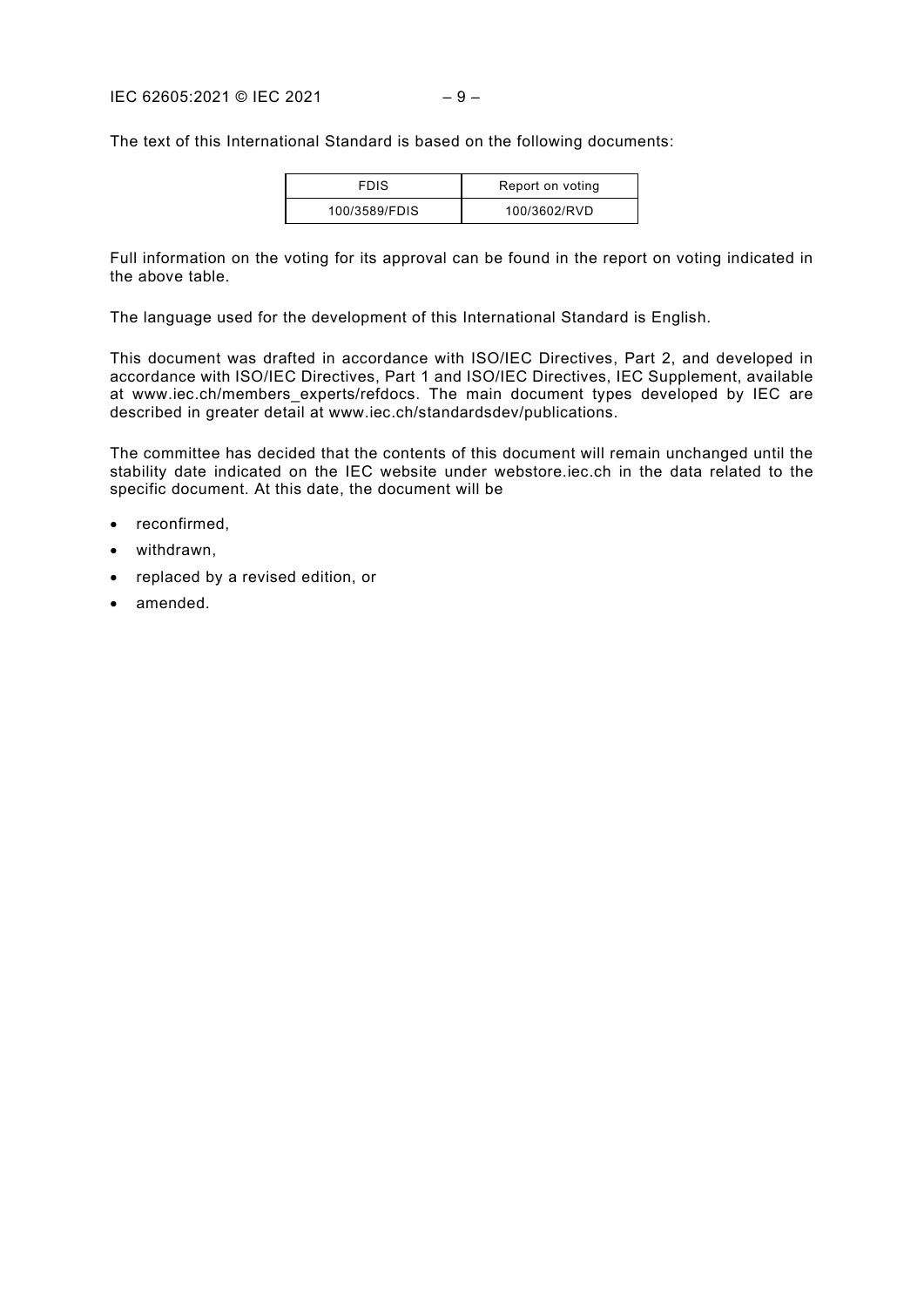#### INTRODUCTION

<span id="page-9-0"></span>Markets for multimedia e-books and e-publishing require standardization of formats for e-book data interchange among associated people, authors, data preparers, publishers and readers. The formats are classified into submission format, interchange format and reader's format. The submission format supports an interaction between authors and data preparers. The reader's format depends on e-publishing equipment. The interchange format provides an interchange format for data preparers and publishers and, therefore, should be e-publishing equipment independent.

The International Electrotechnical Commission (IEC) draws attention to the fact that it is claimed that compliance with this document may involve the use of a patent. IEC takes no position concerning the evidence, validity, and scope of this patent right.

The holder of this patent right has assured IEC that s/he is willing to negotiate licences under reasonable and non-discriminatory terms and conditions with applicants throughout the world. In this respect, the statement of the holder of this patent right is registered with IEC. Information may be obtained from the patent database available at http://patents.iec.ch.

Attention is drawn to the possibility that some of the elements of this document may be the subject of patent rights other than those in the patent database. IEC shall not be held responsible for identifying any or all such patent rights.